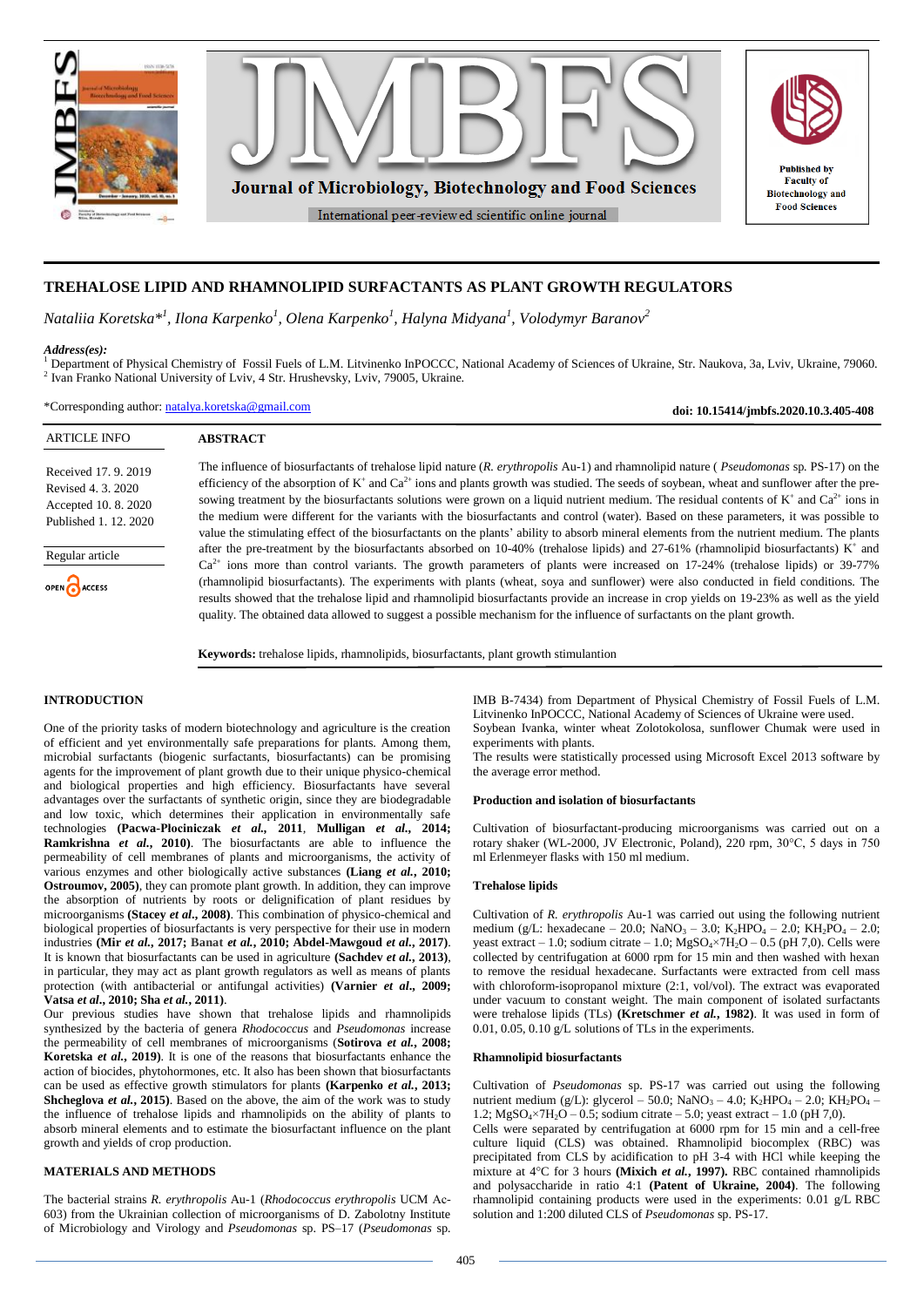# Influence of biosurfactants on absorption of  $K^+$  and  $Ca^{2+}$  ions and **morphometric parameters of the seedlings**

The residual content of  $K^+$  and  $Ca^{2+}$  ions in the plant growth medium was estimated. For this purpose, the seeds of wheat and soybean were soaked for 3 hours in TLs solutions (0.01, 0.05, 0.10 g/L), and sunflower seeds – in 0.01 g/L RBC solution or 1:200 diluted CLS, control was soaked in distilled water. Then, the seeds were germinated on the moist filter paper according to the standard method **(DSTU 4138-2002, 2003)**. After 7 days sprouts were placed in containers (V=0.5 L, by 10 sprouts) with Hellriegel liquid medium (g/L): Ca (NO3)<sub>2</sub> – 0.492; FeCl<sub>3</sub> x 6H<sub>2</sub>O – 0.025; KCl – 0.075; KH<sub>2</sub>PO<sub>4</sub> – 0.136; MgSO<sub>4</sub>×7H<sub>2</sub>O – 0.123 **(Grodzinsky & Grodzinsky, 1973)**. The residual contents of  $K^+$  and  $Ca^{2+}$ ions in the nutrient medium were measured on a flame photometer PFМ-30МZ (USSR) after 48, 96, 240 hours of the experiment. The solutions of  $CaCO<sub>3</sub>$  (0.5)  $g/L$ ) and KCl (0.5  $g/L$ ) were used as standards. The amount of mineral elements absorbed by the plants was estimated as the difference between the initial and residual ions content in growth medium.

After the determination of the ions absorption by plants the morphometric parameters of the seedlings were estimated: mass and length of roots and shoots. All variants of experiment were carried out in triplicates **(Lakin, 1990)**.

#### **Effect of biosurfactants on plants in field experiments**

The influence of biosurfactants on plant growth in field conditions was studied. For this purpose, the soybean and winter wheat seeds were soaked for 3 hours in 0.05 g/L TLs solution; sunflower – in 0.01 g/L RBC solution or 1:200 diluted CLS, control – in distilled water. The treated seeds were sown in open ground on 10 m<sup>2</sup> plots. Wheat grew for 10 months, soybean – 4 months, sunflower – 3 months **(Trybel et al., 2001, Dospehov, 1985)**. The experiment was carried out in tetraplicates, the harvest was determined from each plot in grams per  $m^2$ .

The qualitative characteristics of the harvest were determined: mass of 1000 seeds (DSTU ISO 520:2015, 2016), content of protein – using Kjeldahl method (GOST 13496.4–93, 2011), content of lipids – by according to GOST 10857–64  $(2010)$ 

# **RESULTS**

# **Effect of biosurfactants on absorption of**  $K^+$  **and**  $Ca^{2+}$  **ions and on growth of the seedlings**

The effect of trehalose lipid and rhamnolipid biosurfactants on the efficiency of absorption of  $K^+$  and  $Ca^{2+}$  ions by seedlings have been studied. The residual content of  $K^+$  and  $Ca^{2+}$  ions in the plant growing medium was analyzed. It allowed to determine the amount of ions that were absorbed by seedlings. The results showed that plants after pre-sowing treatment by biosurfactants absorbed on 10-61% K<sup>+</sup> i Ca<sup>2+</sup> ions more than control (Fig.1).

In particular, RBC (0.01 g/L) and CLS (1:200) had the same influence: for sunflower absorption of  $K^+$  i Ca<sup>2+</sup> ions increased by 27-61% if compared with control and depended on the ion nature and the exposure duration (Fig.1).

At the same time, TLs solutions promoted to somewhat lower absorption of  $K^+$ and  $Ca<sup>2+</sup>$  ions than rhamnolipid surfactants: for soybean results were on 10-40% higher than control, for wheat – on 16-36% (Fig.1).





**Figure 1** The residual contents of ions in the plant growing medium. Seeds of plants were pre-treated with the surfactants: RBC – rhamnolipid biocomplex (0.01 g/L), CLS – cell-free culture liquid of *Pseudomonas sp*. PS-17 (dilution 1:200), TLs – trehalose lipids  $(0.05 \text{ g/L})$ .

The influence of various TL concentrations on absorption  $K^+$  and  $Ca^{2+}$  ions by plants was studied as well (Fig. 2). The results showed that the effect of all TL concentrations on the absorption of  $Ca^{2+}$  ions differed slightly: absorption increased for wheat seedlings on 11-18%, and for soybean – on 32-36% compared with the control. The influence of 0.05-0.1 g/L TLs on  $K^+$  absorption by soybean was on 40% higher than control, and 0.01 g/LTLs – only on 8%. For wheat, the 0.05 g/L TL solution promoted the increase of the absorption of  $K^+$ ions on 32% compared with the control, whereas for 0.01 g/L and 0.1 g/L TL solutions – on only 7-10%. Thus, the obtained data allowed us to assert that the influence of TLs on plants was highest at 0.05 g/L, therefore, this concentration was used in field experiments with plants.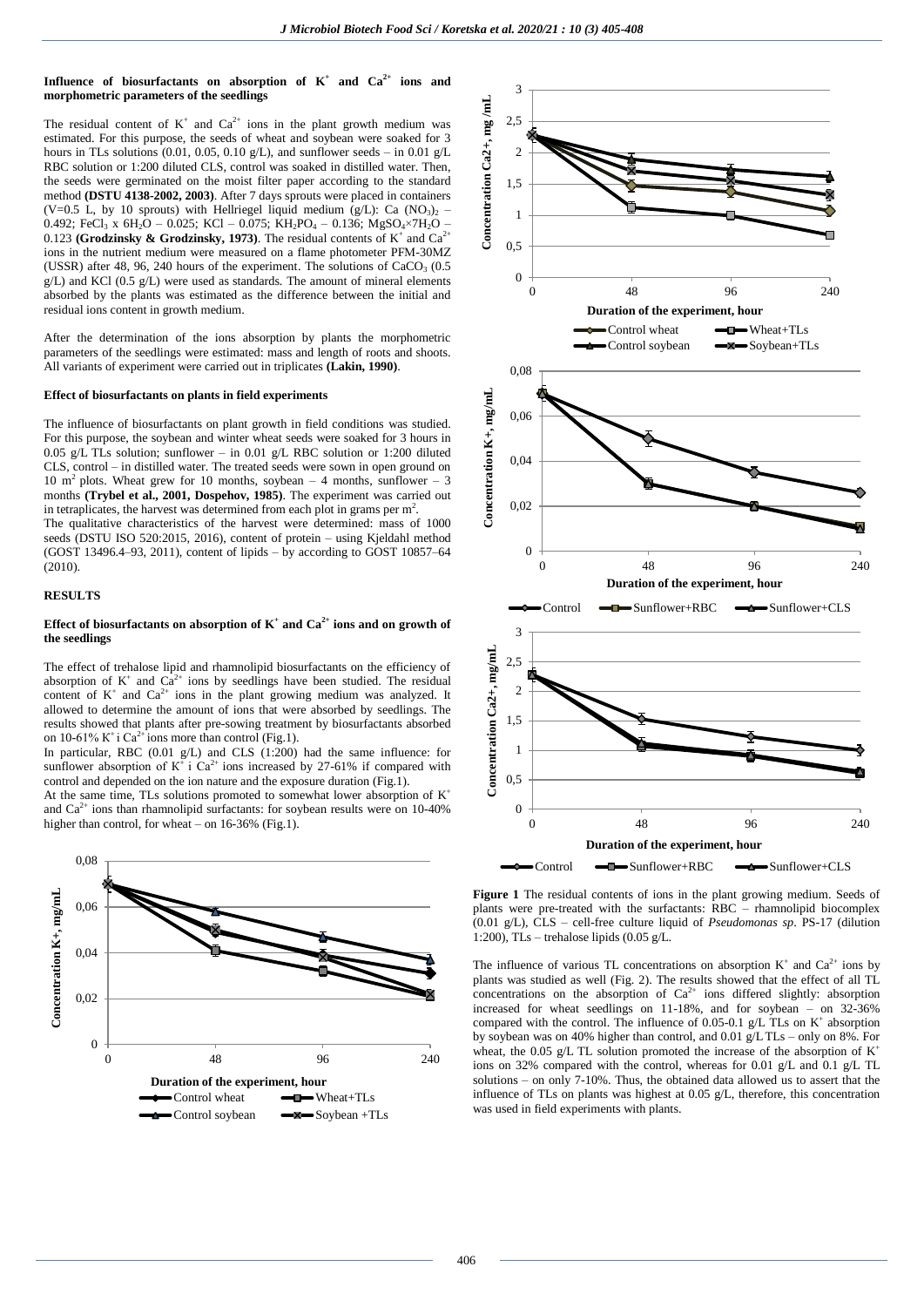

**Figure 2** The residual content of ions in the plant growing medium after 240 hours. Seeds of plants were treated with TLs – trehalose lipids.

The influence of the biosurfactants on length and mass of roots and shoots of the seedlings of wheat, soybean and sunflower, which were used in previous experiment, was evaluated. The results showed that pre-sowing treatment of seeds by the biosurfactant solutions contributed to the improvement of plants morphometric indices (Fig. 3).



**Figure 3** The influence of biosurfactants on morphometric indices of the seedlings. Seeds of plants were pre-treated with TLs – trehalose lipids (0.05 g/L), RBC – rhamnolipid biocomplex (0.01 g/L ), CLS – cell-free culture liquid of *Pseudomonas* sp. PS-17 (dilution 1:200).

Pre-sowing treatment of sunflower seeds by rhamnolipid surfactants contributed to increase growth parameters by 39-77%, and for wheat and soybean by trehalose lipids – on 17-24% if compared with the control. At the same time, the effect of RBC (0.01 g/L) and CLS (1: 200) on plant growth didn't differ significantly. Based on the obtained data, it was assumed that biosurfactants should improve plant growth.

### **Influence of biosurfactants on plants in field experiments**

The effect of biosurfactants on plant growth has been also determined in field conditions. It was shown that pre-sowing treatment of seeds with TLs (0.05 g/L), RBC (0.01 g/L) or CLS (dilution 1:200) of *Pseudomonas sp*. PS-17 positively effects both the plant growth and the yield (Table 1). In particular, the use of rhamnolipid surfactants contributed to the increase the weight of 1000 seeds on 32.7-35.2% and the sunflower yield– on 23% compared with the control. The results showed that the qualitative indicators of the sunflower yield were significantly improved: the content of fats in the seeds increased on 17.2-20.2% compared to the control, and the protein content – on 10.0-11.6% (Table 1).

| <b>Table 1</b> The influence of the biosurfactants on yield and its quality |                        |                 |                          |                 |                  |       |  |  |
|-----------------------------------------------------------------------------|------------------------|-----------------|--------------------------|-----------------|------------------|-------|--|--|
| d                                                                           | Variants of seed       | Weight of 1000  | Fat content in           | Protein content | Yield            |       |  |  |
|                                                                             | treatment              | seeds, g        | seeds, %                 | in seeds, %     | g/m <sup>2</sup> | $\%$  |  |  |
| Soybean                                                                     | Water (Control)        | $139.9 \pm 5.1$ | $\overline{\phantom{a}}$ |                 | $145.0 \pm 7.2$  | 100.0 |  |  |
|                                                                             | TLs $0.05$ g/L         | $152.6 \pm 6.0$ | $\overline{\phantom{a}}$ |                 | $172.3 \pm 8.6$  | 118.8 |  |  |
| Wheat                                                                       | Water (Control)        | $46.5 \pm 1.1$  | $\overline{\phantom{a}}$ |                 | $285.2 \pm 12.3$ | 100.0 |  |  |
|                                                                             | TLs $0.05$ g/L         | $48.5 \pm 1.2$  | $\overline{\phantom{a}}$ |                 | $347.9 \pm 15.5$ | 121.9 |  |  |
| Sunflower                                                                   | Water (Control)        | $60.1 \pm 3.0$  | 36.5                     | 12.9            | $390.0 \pm 15.3$ | 100.0 |  |  |
|                                                                             | RBC $0.01 \text{ g/L}$ | $81.3 \pm 3.4$  | 42.8                     | 14.4            | $453.0 \pm 19.4$ | 116.2 |  |  |
|                                                                             | $CLS$ 1:200            | $79.8 \pm 3.2$  | 43.9                     | 14.2            | $481.0 \pm 20.1$ | 123.1 |  |  |

**Legend:** TLs – trehalose lipids (0.05 g/L), RBC – rhamnolipid biocomplex (0.01 g/L), CLS – cell-free culture liquid of *Pseudomonas sp*. PS-17 (dilution 1:200).

The use of TLs practically didn't effect the mass of 1000 seeds, but the yield increased on 19% (for soybean) and on 22% (for wheat) compared to the control (Table 1).

# **DISCUSSION**

The results shows that trehalose lipid and rhamnolipid surfactants have the ability to stimulate the growth of wheat, soybean and sunflower. The obtained data allow us to conclude that pre-sowing treatment of seeds with biosurfactants solutions promotes to increase plant growth parameters, yield, and its quality (as evidenced by the fat and protein contents in the collected sunflower seeds). These results are consistent with the literary data, in particular *Sachdev &Cameotra* **(2013)** reported that biosurfactants promote increasing of nutrient availability, uptake and efficient distribution in the soil, thus plant growth. Biosurfactants can protect plants against toxic substances of soil and phytopathogens. **Singh** *et al. (***2018)** consider the potential role of biosurfactants in plant growth promotion as well as other biosurfactants applications related to improving the effectiveness of agricultural soils.

In our opinion, possible explanation of the stimulative action of biosurfactants on plants growth is their effects on the cell membranes. The experimental results showed that the pre-sowing treatment of seeds with biosurfactants solutions promotes the increase of the absorption of  $K^+$  and  $Ca^{2+}$  ions by the seedlings. It can be explained by the ability of biosurfactants to increase bioavailability of exogenous compounds for plants via changing the permeability of cell